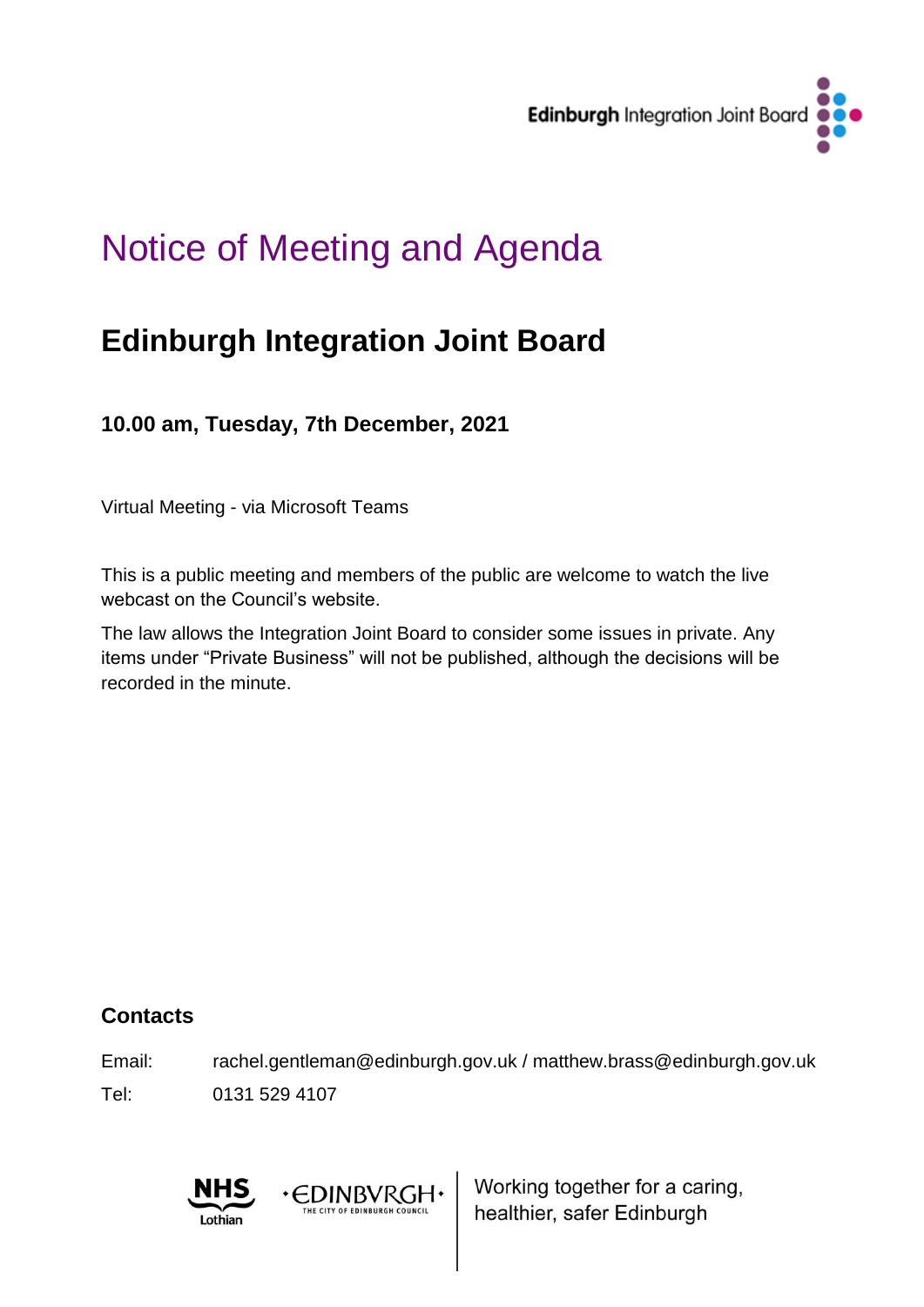# **1. Welcome and Apologies**

**1.1** Including the order of business and any additional items of business notified to the Chair in advance.

#### **2. Declaration of Interests**

**2.1** Members should declare any financial and non-financial interests they have in the items of business for consideration, identifying the relevant agenda item and the nature of their interest.

### **3. Deputations**

**3.1** If any.

#### **4. Minutes**

| 4.1                        | Minute of the Edinburgh Integration Joint Board of 26 October<br>2021 submitted for approval as a correct record                                                                  | $5 - 10$  |  |
|----------------------------|-----------------------------------------------------------------------------------------------------------------------------------------------------------------------------------|-----------|--|
| <b>5. Forward Planning</b> |                                                                                                                                                                                   |           |  |
| 5.1                        | <b>Rolling Actions Log</b>                                                                                                                                                        | $11 - 12$ |  |
|                            | 6. Items of Strategy                                                                                                                                                              |           |  |
| 6.1                        | System Pressures – Report by the Chief Officer, Edinburgh<br><b>Integration Joint Board</b>                                                                                       | $13 - 30$ |  |
| 6.2                        | Proposal to Continue Programme Management Resource within<br>the Edinburgh Health and Social Care Partnership – Report by<br>the Chief Officer, Edinburgh Integration Joint Board | $31 - 38$ |  |
|                            | <b>7. Items of Performance</b>                                                                                                                                                    |           |  |
| 7.1                        | Finance Update – Report by the Chief Finance Officer, Edinburgh<br><b>Integration Joint Board</b>                                                                                 | $39 - 52$ |  |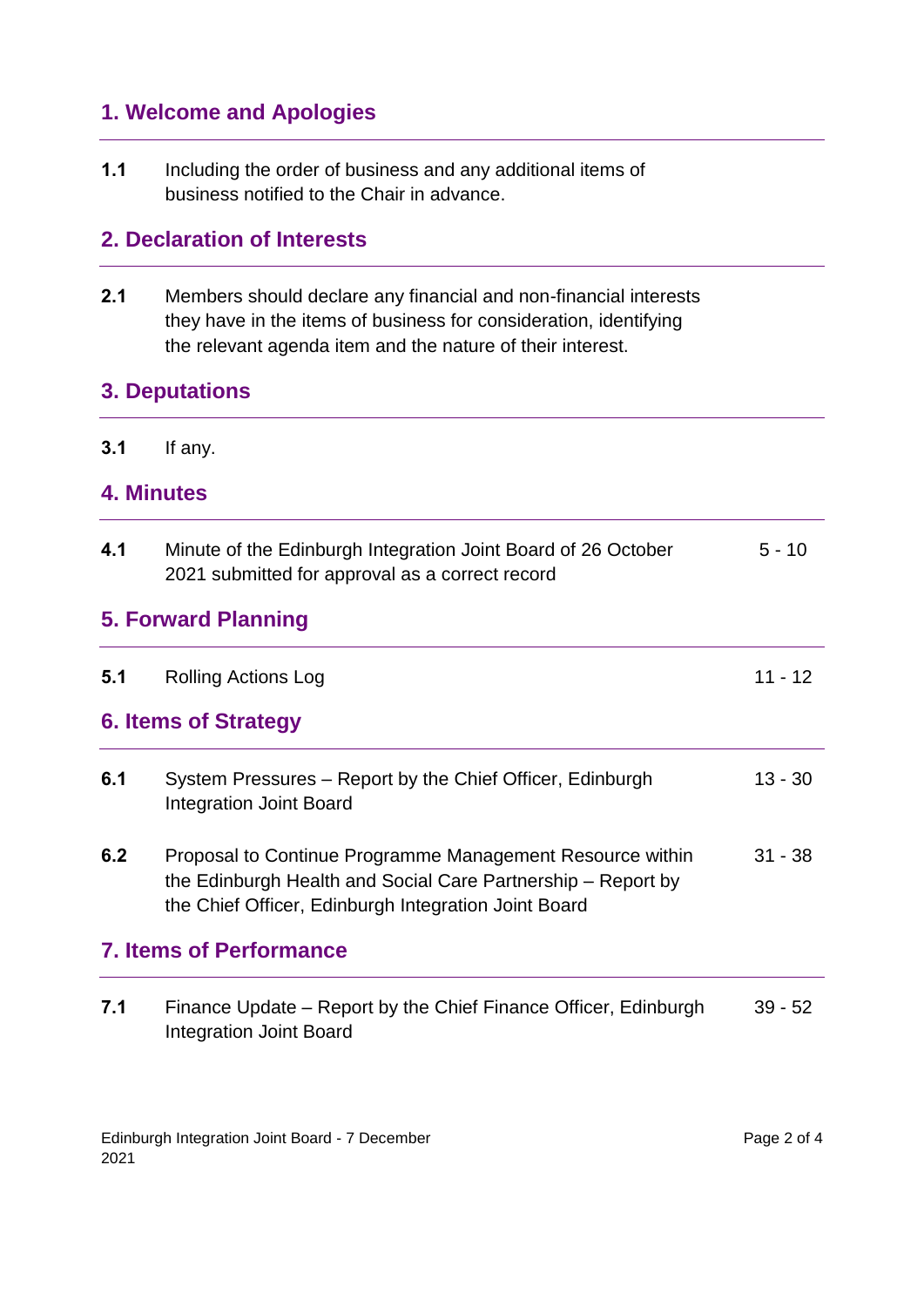#### **8. Items of Governance**

#### **8.1** None

#### **9. Committee Updates**

| 9.1 | Committee Update Report – Report by the Chief Officer,<br>Edinburgh Integration Joint Board – submitted for noting | $53 - 56$ |
|-----|--------------------------------------------------------------------------------------------------------------------|-----------|
| 9.2 | Draft Minute of the Strategic Planning Group of 27 October 2021<br>- submitted for noting                          | $57 - 60$ |
| 9.3 | Draft Minute of the Clinical and Care Governance Committee of<br>11 November 2021 – submitted for noting           | $61 - 66$ |
| 9.4 | Draft Minute of the Audit and Assurance Committee of 12.11.21 -<br>submitted for noting                            | $67 - 70$ |

#### **Board Members**

#### **Voting**

Councillor Ricky Henderson (Chair), Angus McCann (Vice-Chair), Councillor Robert Aldridge, Siddharthan Chandran, Councillor Phil Doggart, Councillor George Gordon, Martin Hill, Councillor Melanie Main, Peter Murray and Richard Williams.

#### **Non-Voting**

Bridie Ashrowan, Colin Beck, Carl Bickler, Heather Cameron, Christine Farquhar, Helen FitzGerald, Ruth Hendery, Kirsten Hey, Jackie Irvine, Grant Macrae, Jacqui Macrae, Ian McKay, Allister McKillop, Moira Pringle, Judith Proctor and Emma Reynish.

### **Webcasting of Integration Joint Board meetings**

Please note that that this meeting may be filmed for live or subsequent broadcast via the Council's internet site – at the start of the meeting the Chair will confirm if all or part of the meeting is being filmed.

The Integration Joint Board is a joint data controller with the City of Edinburgh Council and NHS Lothian under the General Data Protection Regulation and Data Protection Act 2018. This meeting will be broadcast to fulfil our public task obligation to enable